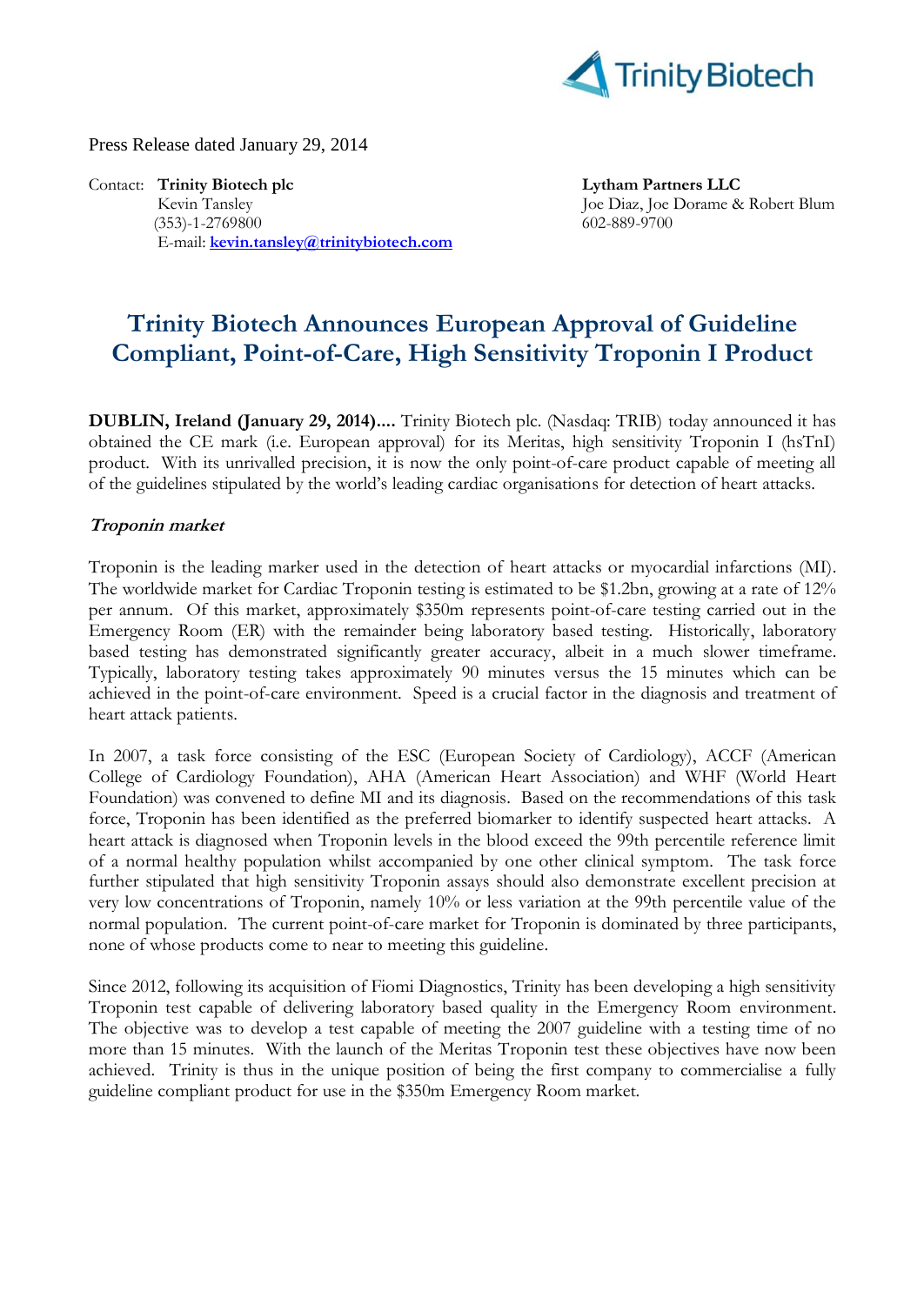## **Meritas Troponin I Product**

This Troponin test, which is the first test to be launched on Trinity's Meritas platform, has the following key characteristics:

- It demonstrates a limit of detection of 19pg/ml of whole blood and achieves a variation of 10% at 36pg/ml which corresponds to the 99th percentile of the reference population;
- Testing will be carried out in the Emergency Room with results available patient-side within 15 minutes;
- Tests will be run on the Meritas analyser, which is a cost efficient analyser approximately the size of a desk telephone. It has been specifically designed with ease of use in mind, using a single drop of whole blood in a one-step process.

In summary, this landmark test delivers unparalleled sensitivity and precision at the point-of-care, which allows doctors to evaluate whether or not patients are having a heart attack within a short time of admission.

## **Next Steps**

With this CE mark, Trinity intends to immediately launch the product for sale in Europe and other selected markets through its specialist Cardiology Distributor network, which has been recruited over the past number of months.

However, CE marking of Meritas Troponin is only the first step in the commercialisation of Trinity's range of point-of-care cardiology products. Trinity will immediately commence US clinical trials and is confident that a product displaying such high clinical and current guideline compliant performance will meet and indeed exceed the very tight performance specifications necessary for FDA approval. Meanwhile, Trinity is in the process of developing products for the detection of BNP and D-dimer. The BNP product is already at an advanced stage with CE marking expected by mid-2014, to be followed by an FDA submission, thus leaving Trinity in a very strong position to take a very significant portion of the worldwide point-of-care cardiac diagnostic testing market in the years ahead.

Due to its unique technology the Meritas platform is eminently suitable for use in detecting conditions in a range of other diagnostic fields – particularly those requiring higher sensitivity. Following completion of its cardiac range of tests, Trinity will proceed to develop a range of other tests on this platform.

#### **Comments**

Dr. Frank Peacock, Professor of Emergency Medicine at Baylor College of Medicine, Houston, Texas stated "The Meritas Troponin test outperforms most historical central laboratory tests, is on par with some of the latest high sensitivity laboratory assays only available in Europe and does it all at the pointof-care in just 15 minutes. Its availability resolves a longstanding critical need and serves as an inflection/pivotal point in improving patient care."

Commenting on today's news, Ronan O'Caoimh CEO said "We are delighted to launch for the first time an Emergency Room Troponin test with superlative precision, which is in a category apart from its competitors. Until now, physicians haven't had a reliable tool to quickly and confidently test patients with chest pain at the point-of-care. As a result, patients needlessly waited hours to receive the treatment they needed and were often misdiagnosed, leading to poor outcomes. The Meritas Troponin test, now for the first time, provides physicians with an incredibly precise tool in the point-of-care setting to quickly and accurately test these patients in just 15 minutes from a drop of whole blood".